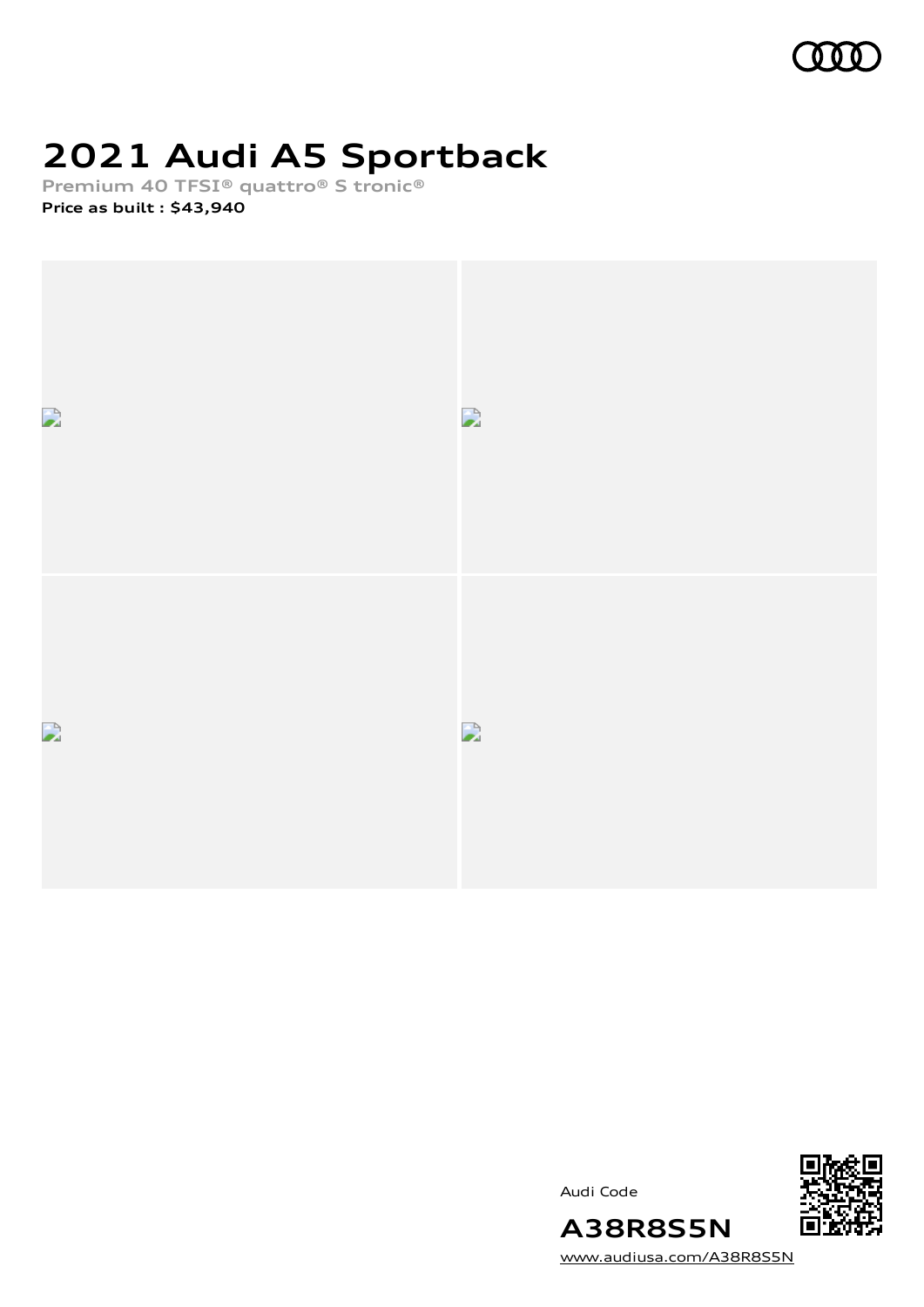### **Summary**

#### **Audi 2021 Audi A5 Sportback** Premium 40 TFSI® quattro® S tronic®

**Price as buil[t](#page-10-0)** \$43,940

#### **Exterior colour**

Navarra Blue metallic

### **Interior colour**

#### **Technical Specifications**

| Engine type                  | 2.0-liter four-cylinder                       |
|------------------------------|-----------------------------------------------|
| stroke                       | Displacement/Bore and 1,984/82.5 x 92.8 cc/mm |
| Max. output                  | 201 HP                                        |
| Torque                       | 236 lb-ft@rpm                                 |
| Top track speed              | 130 mph $1$                                   |
| Acceleration (0 - 60<br>mph) | 6.4 seconds                                   |
| Recommended fuel             | Premium                                       |

#### $\overline{\phantom{a}}$

#### **Further Information**

| Type of vehicle | Used car    |
|-----------------|-------------|
| Mileage         | 9,212 miles |
|                 | No          |

**Warranty**

#### **Audi Code** A38R8S5N

**Your configuration on www.audiusa.com**

[www.audiusa.com/A38R8S5N](https://www.audiusa.com/A38R8S5N)

**Commission number** e1df6c2d0a0e09af5ebc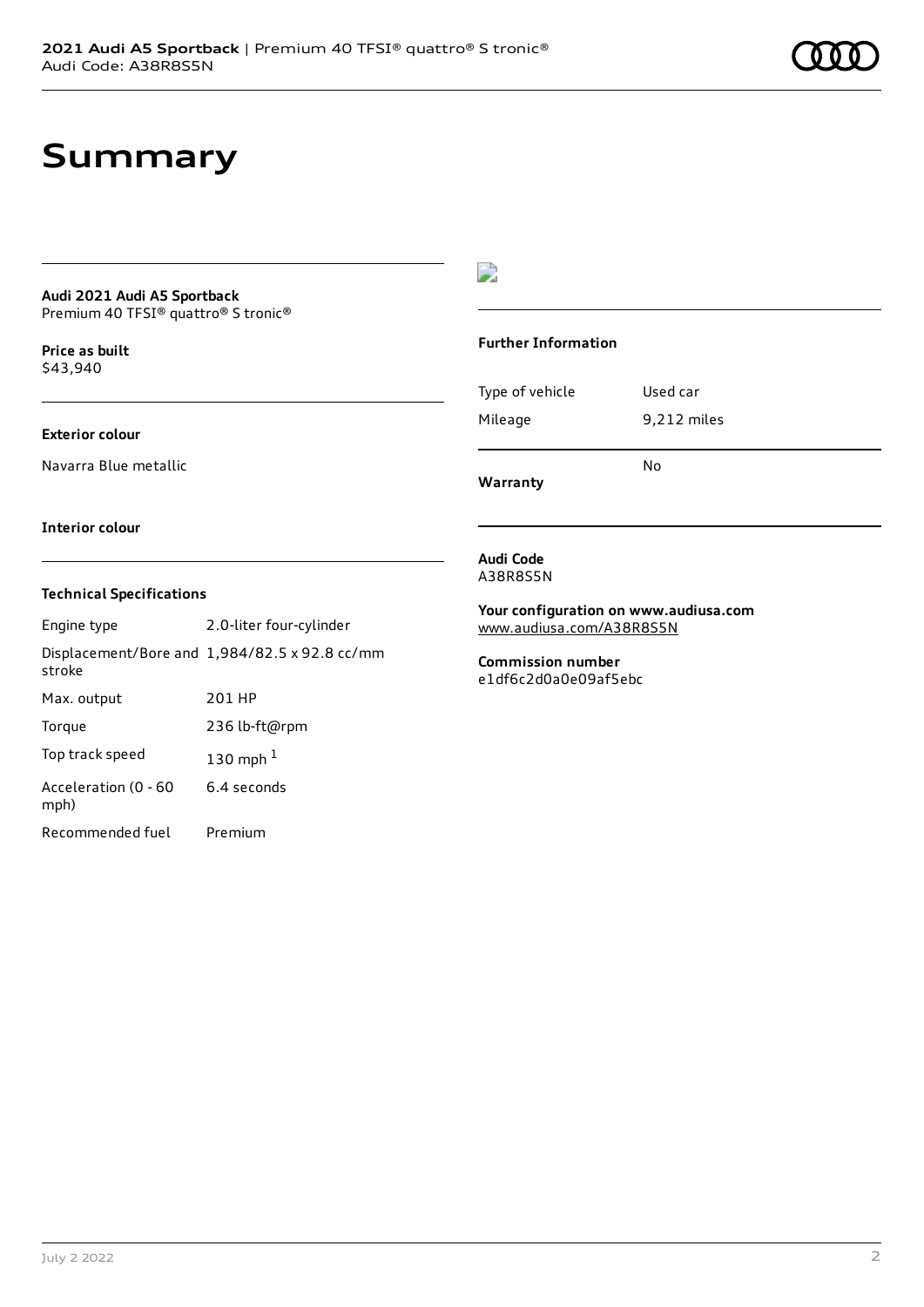# **Equipment**

Navarra Blue metallic

Audi advanced key

Power-adjustable, auto-dimming, heated exterior side mirrors with memory

Convenience package

Parking system plus

Audi pre sense® rear

Audi side assist with Rear cross traffic assist and Vehicle exit warning

SiriusXM® with 90-day All Access trial subscription





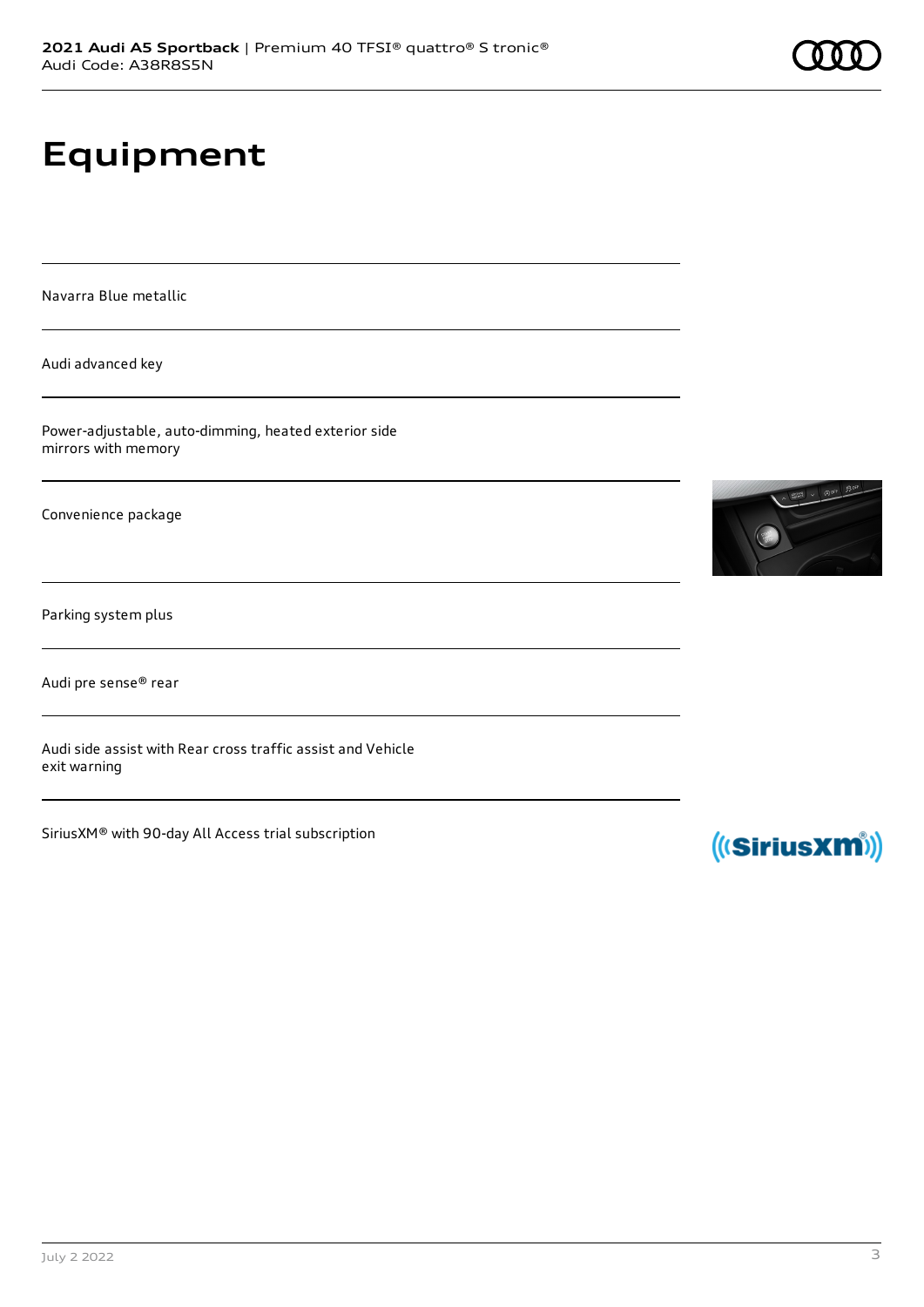## **Standard features**

### **Safety and Security**

| 4UH             | Driver and front passenger dual-stage<br>airbags                                  |
|-----------------|-----------------------------------------------------------------------------------|
| UH1             | Electromechanical parking brake                                                   |
| 8T2             | Cruise control system                                                             |
| VC <sub>2</sub> | Garage door opener (Homelink®)                                                    |
| 6Y2             | Top speed electronically limited to 130 mph                                       |
| 4H <sub>5</sub> | Electronic child locks                                                            |
| 3B7             | ISOFIX child seat mounting and Top Tether<br>anchorage point for outer rear seats |
| QZ7             | Speed-sensitive electromechanical power<br>steering system                        |
| 7K6             | Tire pressure monitoring system (TPMS)                                            |
| 4X3             | Advanced Airbag Protection System                                                 |

#### **Exterior**

| 0PO   | Dual exhaust outlets                               |
|-------|----------------------------------------------------|
| 1S1   | Tool kit & car jack                                |
| 1 B A | Dynamic suspension                                 |
| 8EX   | LED headlights                                     |
| HU9.  | 245/40 R18 all-season tires                        |
| 8VM   | LED taillights with dynamic turn signals           |
| 4KC   | Heat-insulating glass for side and rear<br>windows |
| 47B   | Aluminum trim around exterior windows              |
| C6C   | 18" 5-V-spoke-Y-design wheels                      |
|       |                                                    |

#### **Interior**

QE1 Storage package 3FB Panoramic sunroof

### 6NJ Light cloth headliner 9AQ Three-zone automatic climate control with digital rear display 4L7 Auto-dimming interior rear view mirror with digital compass and Integrated Toll Module® QQ1 LED interior lighting (entry, footwell, vanity, door handles, console, ambient) 6E3 Folding front center armrest 4E7 Tailgate/trunk lid power closing 5XF Driver and front-passenger extendable sun visors with illuminated vanity mirrors 3NT Split folding 40:20:40 rear seatbacks

7M1 Aluminum door sill inlays

**Interior**

- N1F Leather seating surfaces
- 4A3 Heated front seats
- 5MP Brown Walnut Wood inlays

#### **Infotainment and Driver Assistance**

| 6K8 | Audi pre sense® city                                                               |
|-----|------------------------------------------------------------------------------------|
| 2H1 | Audi drive select <sup>®</sup>                                                     |
| IU1 | Audi smartphone interface                                                          |
| IW3 | Audi connect® CARE assistance and security<br>services (limited time subscription) |
| KA2 | Rearview camera                                                                    |
| 8G1 | High beam assist                                                                   |
| 9VD | Audi sound system                                                                  |
| 9S7 | Driver information system with 7" color<br>display                                 |
| 613 | Lane departure warning                                                             |
|     |                                                                                    |

### **(1/2)**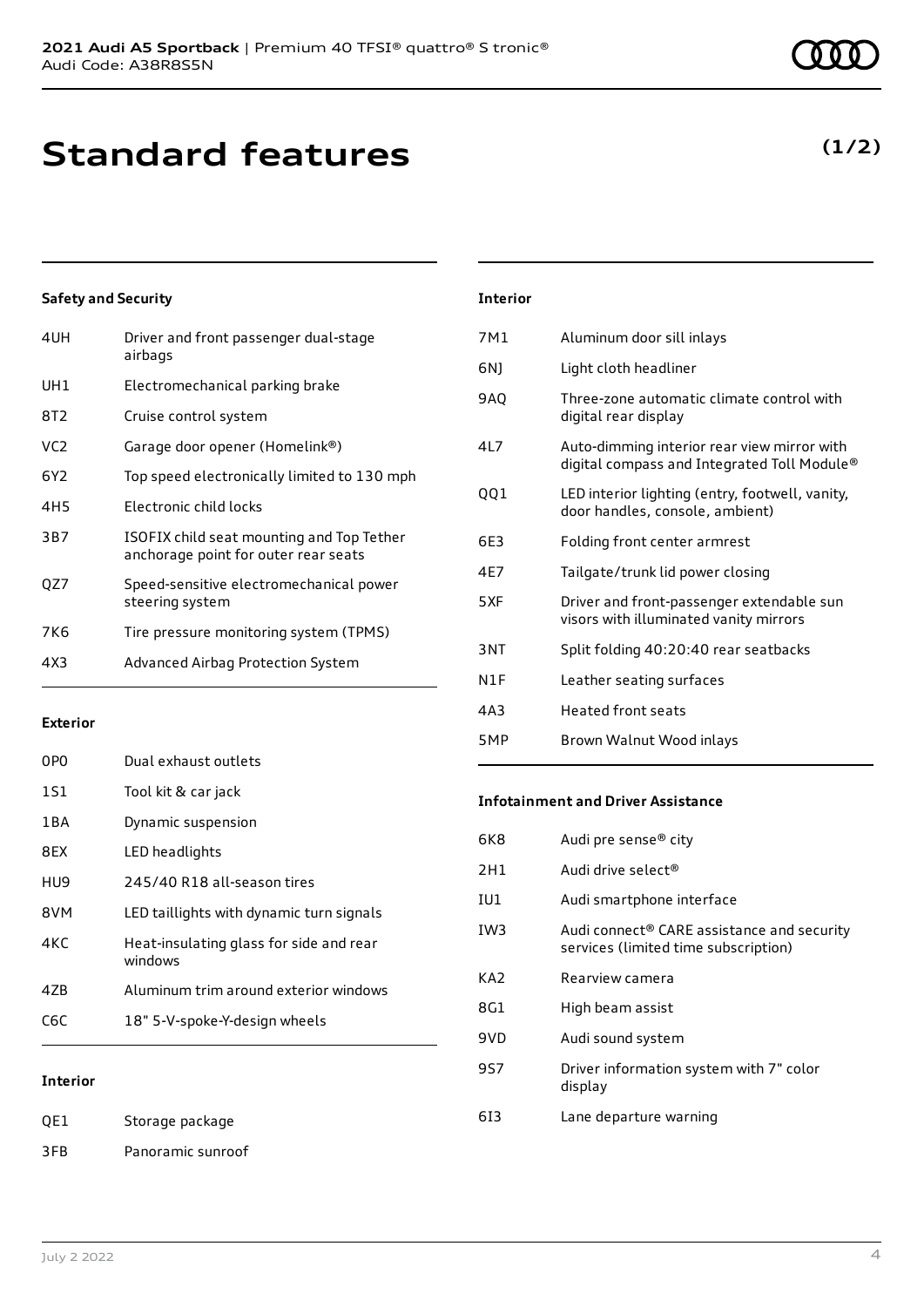**(2/2)**

# **Standard features**

**Infotainment and Driver Assistance**

9ZX Preparation for mobile phone (Bluetooth®) with streaming audio

July 2 2022 5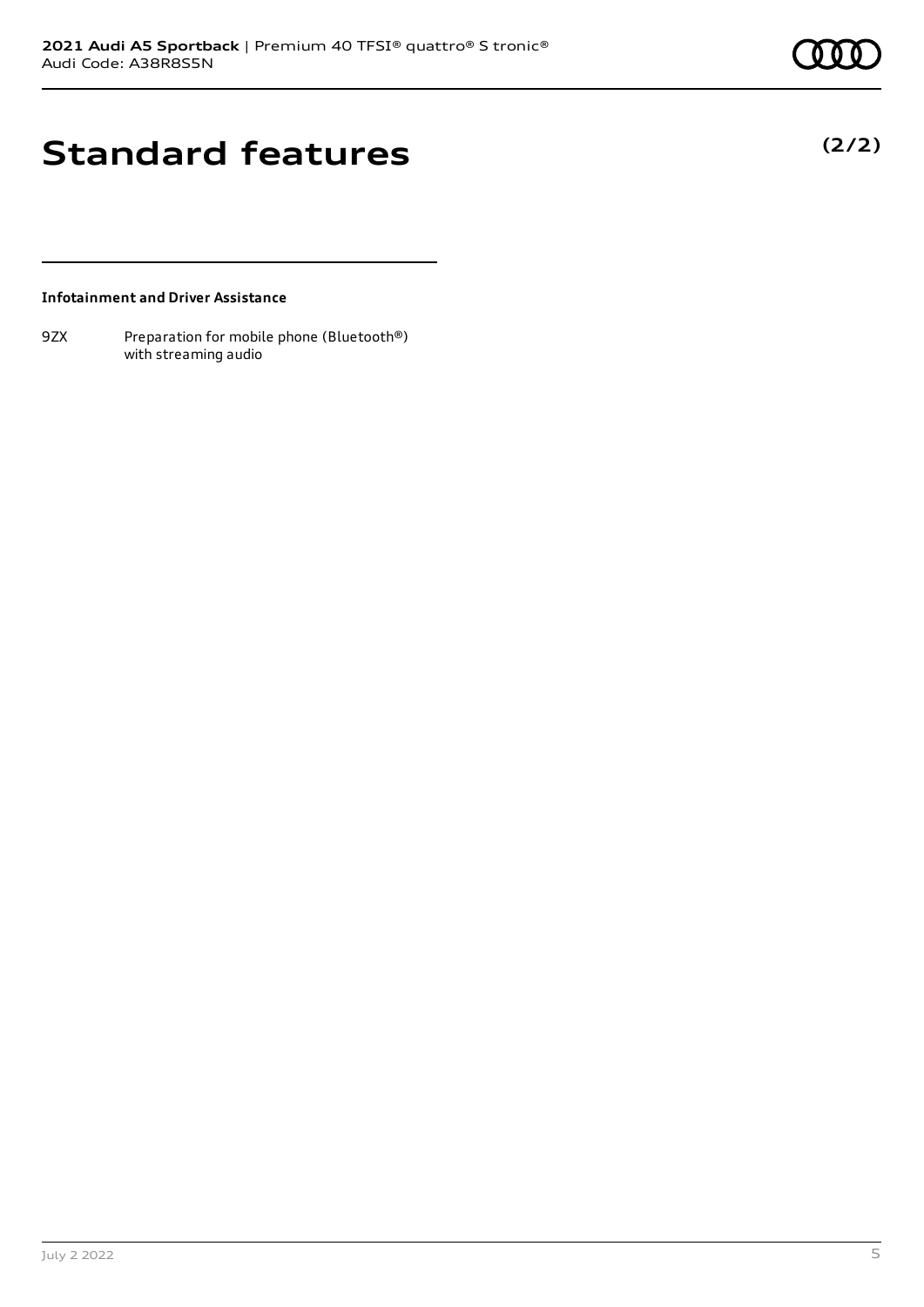### **Dealer remarks**

<sup>\*2021</sup> Audi A5 quattro

<sup>\*</sup>Clean CARFAX

<sup>\*</sup>Convenience package - Climate Control, Dual Zone Climate Control, Cruise Control, Power Steering, Power Mirrors, Leather Steering Wheel, Power Drivers Seat, Power Passenger Seat, Memory Seat Position, Rear Air Conditioning, Clock, Tachometer, Homelink System, Telescoping Steering Wheel, Steering Wheel Radio Controls, Sunroof, Moonroof, Driver Airbag, Passenger Airbag, Side Airbags, Keyless Entry, Rear Defogger, Fog Lights, Intermittent Wipers, AM/FM, Anti-Theft, Sport Package, Bluetooth, Carpeted Floor Mats, Center Arm Rest, Child Proof Door Locks, Daytime Running Lights, Front Heated Seats, Heated Mirrors, Overhead Console, Power Lift Gate, Remote Trunk Lid, Reverse Camera, Roll Stability Control, Side Curtain Airbags, Sport Seats, Vanity Mirrors -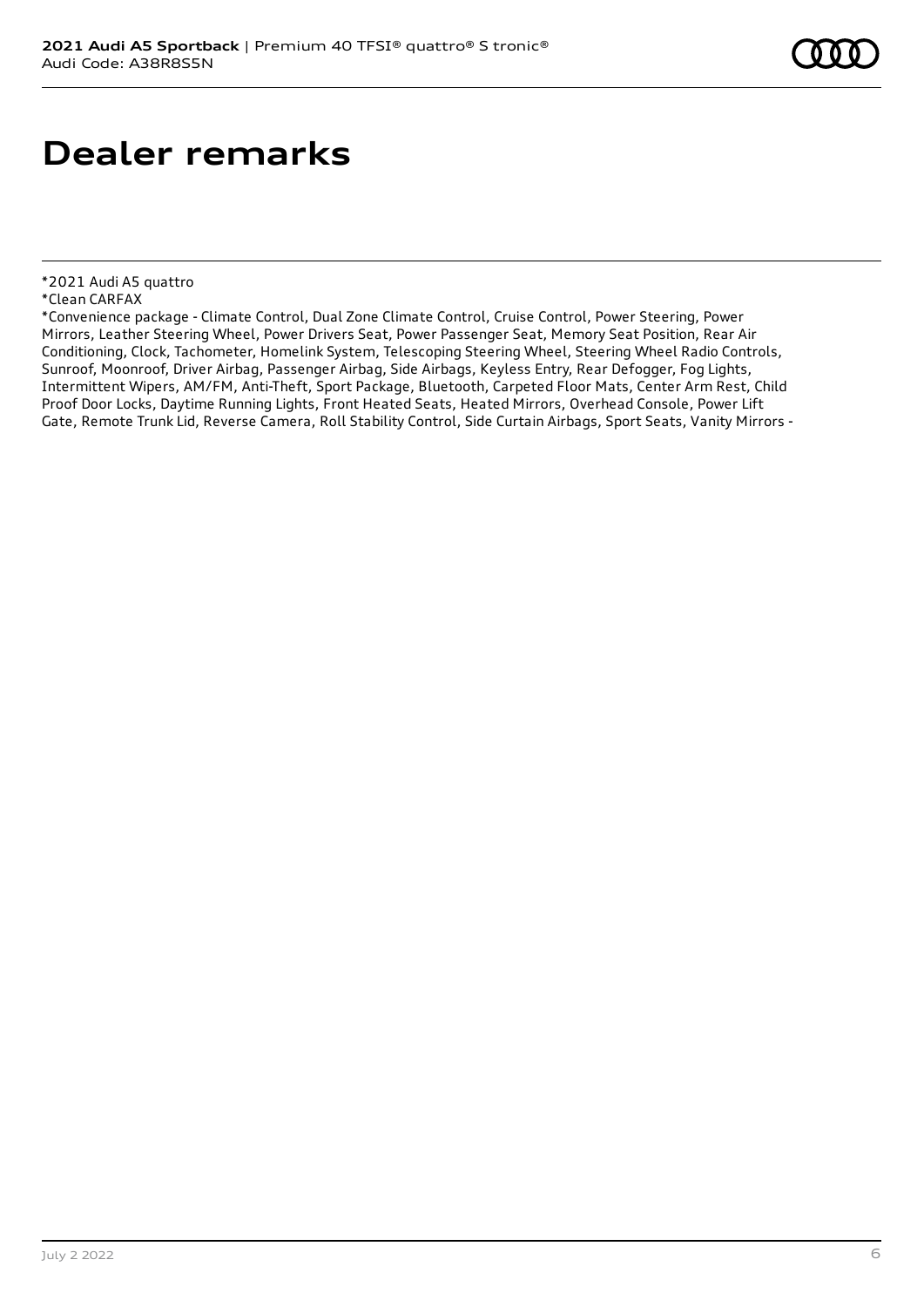**Technical Specifications**

#### **Engineering | Performance**

| Engine type                                | 2.0-liter four-cylinder                                     | Steering type                              | Electromechanical power steering<br>system                           |
|--------------------------------------------|-------------------------------------------------------------|--------------------------------------------|----------------------------------------------------------------------|
| Power Level                                | 40                                                          |                                            |                                                                      |
| Max. output                                | 201 HP                                                      | Turning diameter, curb- 38.4 ft<br>to-curb |                                                                      |
| Displacement                               | 2.0 l                                                       | Steering ratio                             | 15.9:1                                                               |
| Torque                                     | 236 lb-ft@rpm                                               |                                            |                                                                      |
| Valvetrain                                 | 16-valve DOHC with Audi valvelift<br>system                 | Suspension                                 |                                                                      |
| Acceleration (0 - 60<br>mph)               | 6.4 seconds                                                 | Front axle                                 | Five-link front suspension                                           |
| Engine block                               | Cast-iron                                                   | Rear axle                                  | Five-link rear suspension                                            |
|                                            |                                                             | Optional                                   | Sport suspension                                                     |
| Induction/fuel injection Turbocharged/FSI® |                                                             |                                            |                                                                      |
| Cylinder head                              | Aluminum-alloy                                              |                                            |                                                                      |
| stroke                                     | Displacement/Bore and 1,984/82.5 x 92.8 cc/mm               | <b>Brakes</b>                              |                                                                      |
|                                            |                                                             | Front brakes                               | 12.36 (ventilated disc) in                                           |
| Top track speed <sup>1</sup>               | 130 mph                                                     | Rear brakes                                | 11.81 (ventilated disc) in                                           |
|                                            |                                                             | Parking brake                              | Electromechanical                                                    |
| <b>Electrical system</b>                   |                                                             |                                            |                                                                      |
| Alternator                                 | 14 Volts - 110-150A                                         | <b>Body</b>                                |                                                                      |
| <b>Battery</b>                             | 12 Volts - 420A/75Ah                                        | Material                                   | Multi-material body construction<br>(steel and aluminum composition) |
| <b>Transmission   Drivetrain</b>           |                                                             | Corrosion protection                       | Multistep anti-corrosion protection                                  |
| Drivetrain type                            | quattro® all-wheel drive with ultra®<br>technology          | <b>Warranty   Maintenance</b>              |                                                                      |
| Transmission                               | Seven-speed S tronic® dual-clutch<br>automatic transmission | Warranty                                   | 4-year/50,000-mile Audi New<br>Vehicle Limited Warranty              |

**Steering**

### **(1/2)**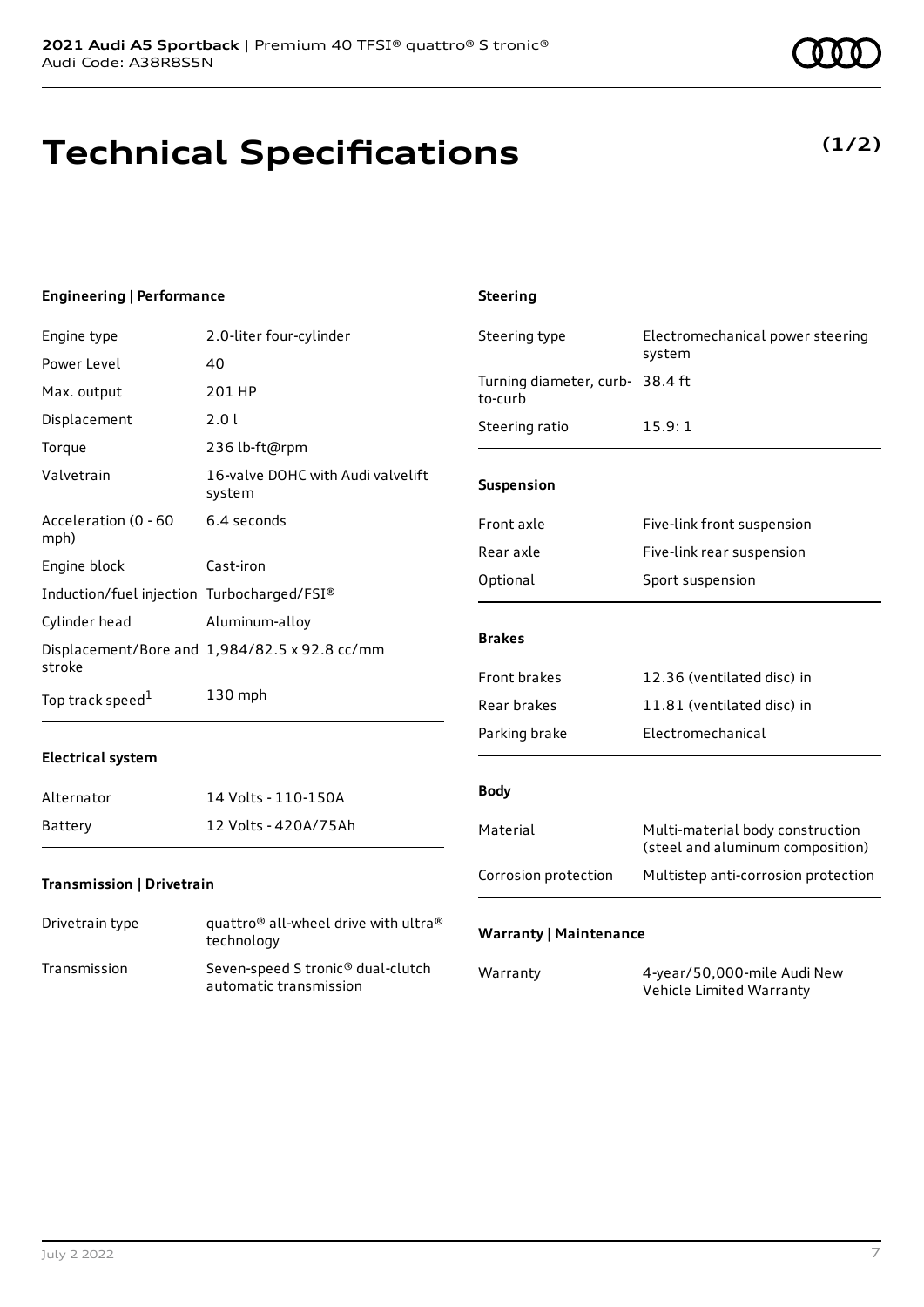### **Technical Specifications**

#### **Exterior Measurements**

| Height                           | 54.6 in   |
|----------------------------------|-----------|
| Overall width without<br>mirrors | 72.5 in   |
| Length                           | 187.3 in  |
| Wheelbase                        | 111.2 in  |
| Drag coefficient                 | $0.29$ Cw |
| Overall width with<br>mirrors    | 79.8 in   |
| Track rear                       | 61.7 in   |
| <b>Track front</b>               | 62.5 in   |
| Curb weight                      | 3,725 lb  |

#### **Interior measurements**

| Seating capacity                          | 5                      |
|-------------------------------------------|------------------------|
| Shoulder room, rear                       | 54.5 in                |
| Head room with front<br>sunroof           | 37.7 in                |
| Leg room, rear                            | 35.1 in                |
| Shoulder room, front                      | 55.7 in                |
| Head room with rear<br>sunroof            | 37.0 in                |
| Leg room, front                           | $41.3$ in              |
| Cargo volume, rear<br>seatbacks up/folded | 21.8/35.0 cu ft, cu ft |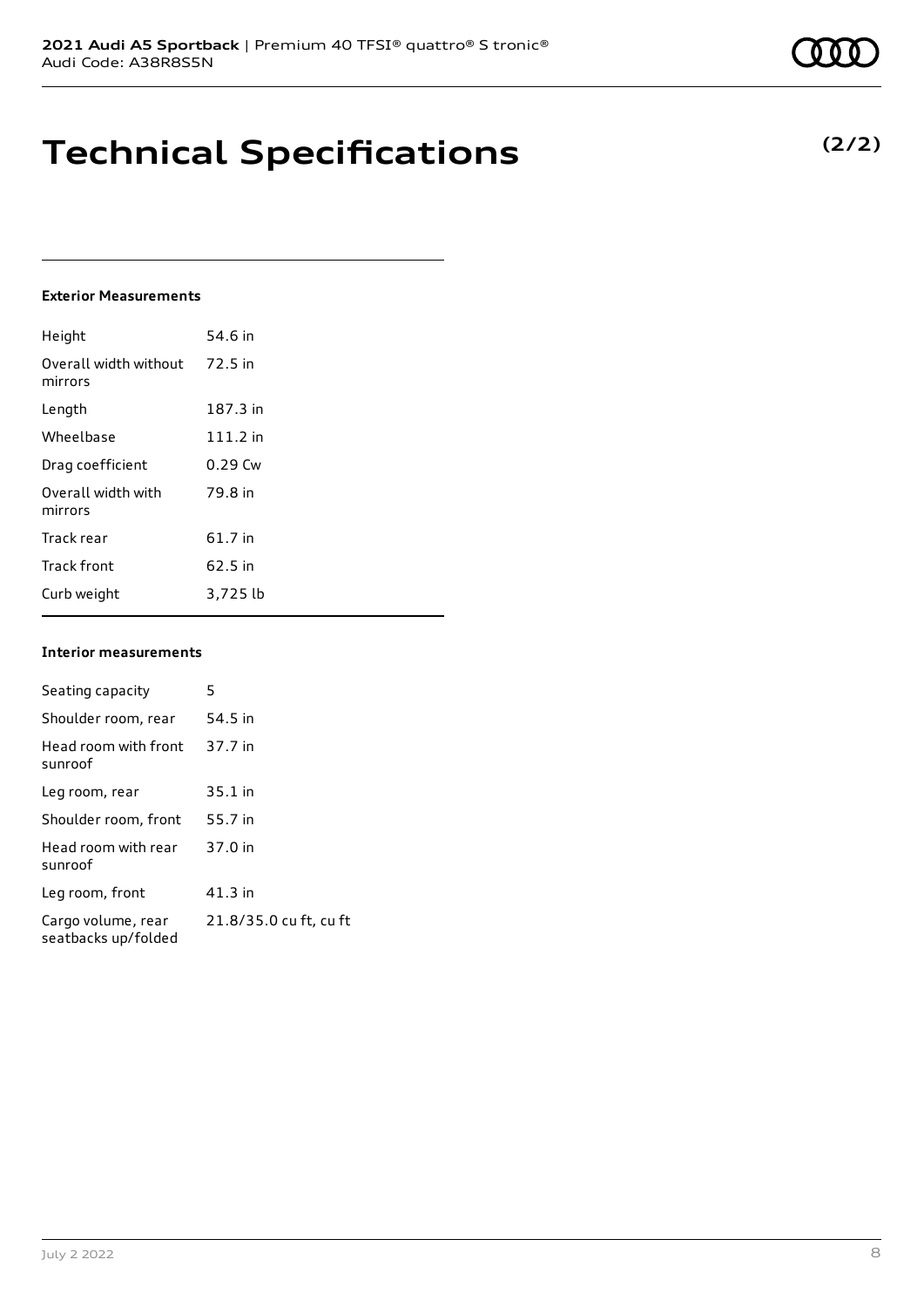### **Consumption- and emission**

**Consumption by NEDC**

combined 28 mpg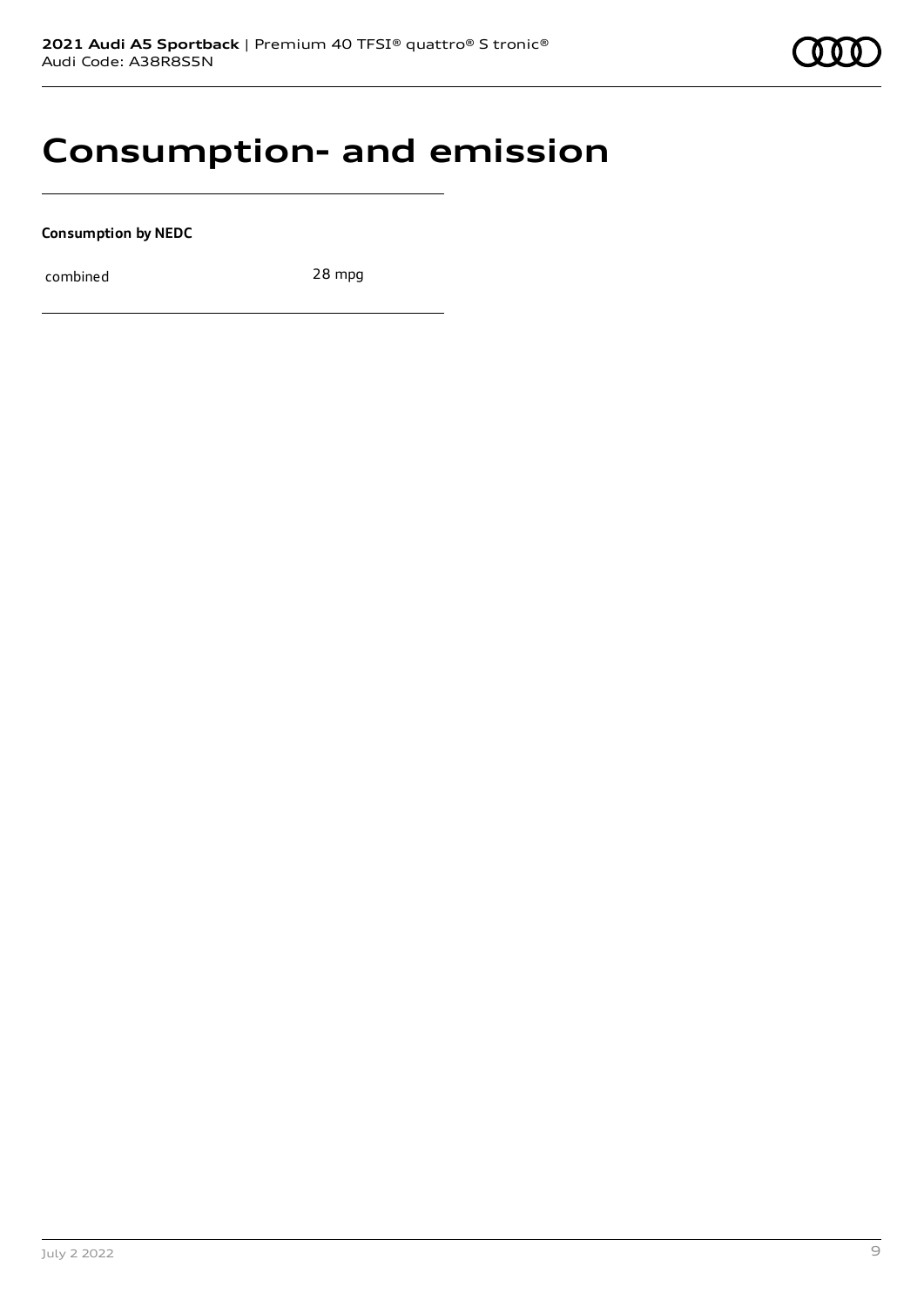

# **Contact**

Dealer **Audi Tysons Corner**

8598 Leesburg Pike 22182 Vienna VA

Phone: +17035646100 FAX: 7035646215

www: [https://www.auditysonscorner.com](https://www.auditysonscorner.com/)